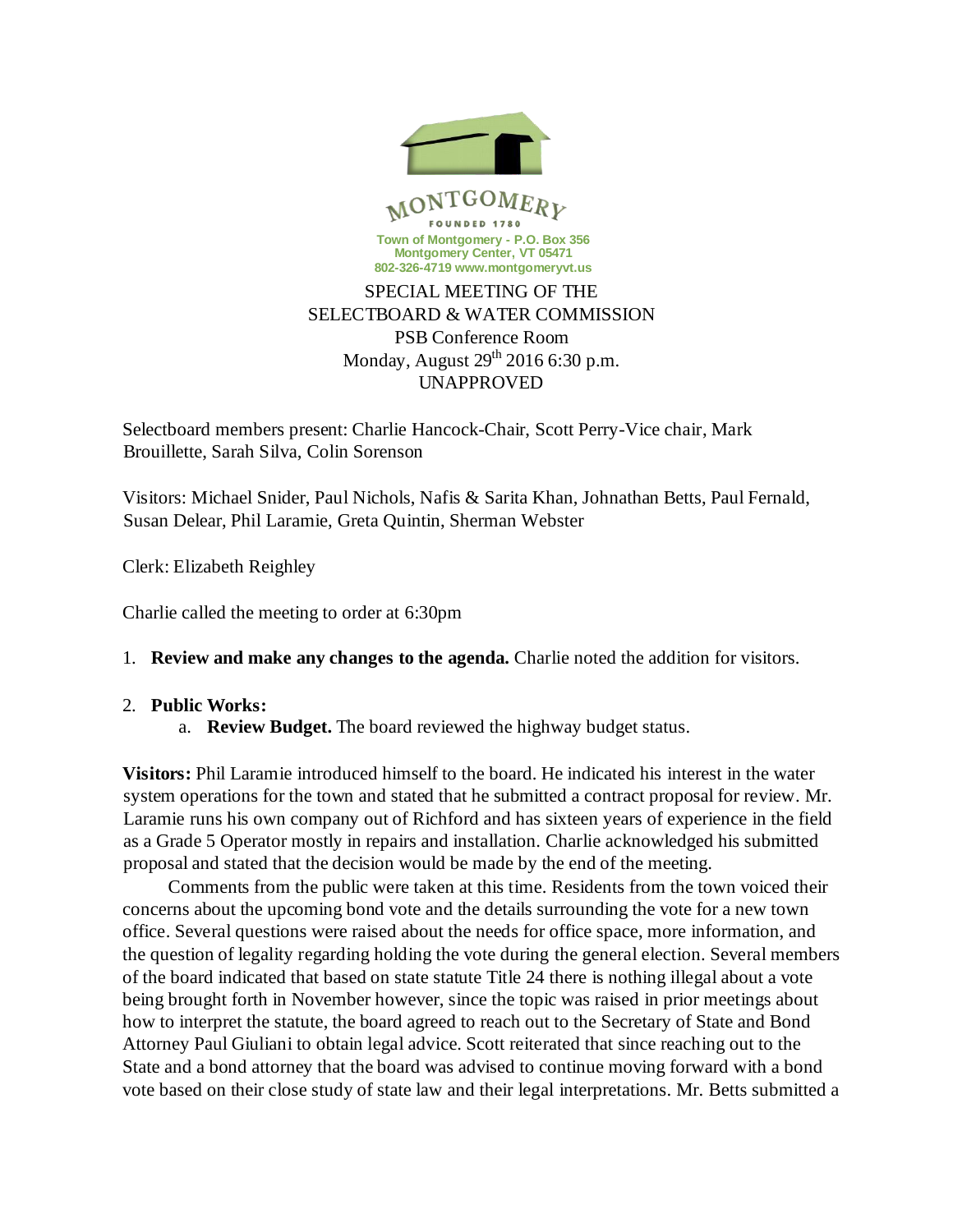letter to the board for review. Questions were raised about the status of the old town office space and Colin summarized what work had been done to remediate the old site based on the compromised health of the building due to repeated flood damage. Sarita raised the issue of septic in town and whether the board would pursue information about available grants for a town sewer system. Discussion continued on the topic of the new office proposal and what other improvements needed to be done in town. Sarah indicated that the current town office proposal was still too high a cost and that they need more time to work on the plans; Charlie cited that as time goes on the more construction costs increase, and that the current floor plans are by no means the final plans, and based on the numbers he has seen he believes that a new building would be the best value for the taxpayer. Scott mentioned again that the dollar figure associated with the bond is authority given by the voters and that the actual costs will be based on the best bid the town selects (the cost cannot exceed bond authority) and also the anticipated grant money the town may receive. The board and residents continued with further discussion about the most cost effective way to either renovate the old office or build a new office to better serve the future of the town.

## **Public Works continued:**

**Town Office Repairs, Bond Vote, Resolution of Need/Warning/Ballot.** Michael indicated to the board that something needs to be done about the old town office stairs/ramp as it is in serious disrepair. Members agreed that regardless of what happens to the building it is still currently inhabited by the Post Office and will be for some continued time and therefore access to the building is a still a viable need and must be safe for the public to use. The board reviewed the bids that came in to fix the stairs/ramp and Scott motioned to accept Tim Murphy's bid and authorize Michael to hire him to do the job. The motion was seconded by Mark and passed by a unanimous vote.

Charlie presented the board with updated figures from Arnold & Scangas Architects with the projected construction costs based on market increases around 8%. Board members delved back into the subject of the need for office space and whether or not they support the bond vote regardless of whether it is presented in November or at town meeting in March. The board members each gave their input on the comments taken from the public at both the informational meeting and the current meeting. Colin stated he felt strongly about waiting before presenting the bond article. Charlie stated his concerns about voter turnout if they do not present in November and how that would impact the vote. In an effort to raise more awareness in the community the board talked about resurrecting the New Town Office Committee or putting forth another referendum. The idea was brought up to rehire Cross Engineering to do another study and present the voters with facts and figures on what it would cost to bond for a new building using the most recent rough draft floor plan or bond for the old building with the intent to take over the entire building footprint in order to see where the best value lies in this debate. Discussion continued at length. The board decided to hold a special meeting on September 12<sup>th</sup> to make a final decision before the September  $19<sup>th</sup>$  deadline.

**3. Review Municipal Water System Operations Contract proposals and make selection.** Mark recused himself from the following proposal discussion; the board went on to review the Water System Operations proposals from Phil Laramie and Simon Operation Systems.